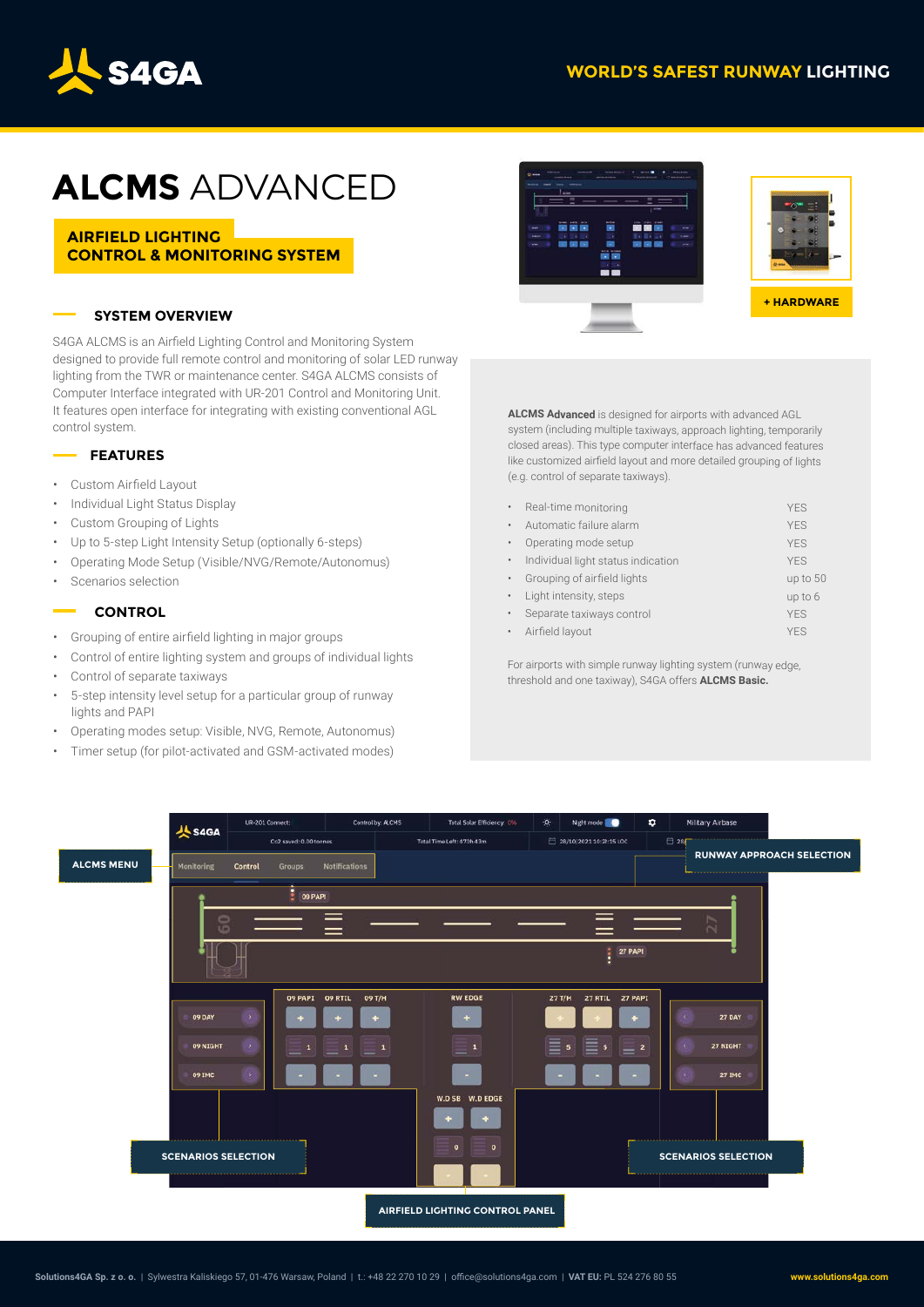

#### **MONITORING**

Monitoring Tab makes it possible to monitor all airfield lighting devices. The information provided allows to obtain data not only about the current condition of devices, but also about maintenance requirements. This way end user can pro-actively supervise entire system and its components. Key features of the monitoring system:

- Individual light Status Monitoring includes such parameters of light as: battery level, charging speed, temperature, operating status, etc.
- Monitoring of UR-201 Control unit status
- Preventive Maintenance function allows for planning maintenance works for individual equipment items (ie. battery replacement, solar panel cleaning etc.)



#### **NOTIFICATIONS**

Notification Tab provides user with quick overview of all critical issues. Whether light is not working or it has low battery - user will have immediate feedback stored in Notification Tab. Moreover user can customize level of threshold that triggers particular notification (e.g. battery level is lower than x%). Key features of the notification system:

- Automatic Failure reporting via email
- Customization of reporting thresholds

| <b>AL SAGA</b> | UR-201 Concect @                                                                                                                                                                                                                                                                                                                                                                                                                                                                                                                                                                                                                                                                      | Control by: UR-201 | Total Solar Efficiency, 0% | Night mode 1<br>÷            | ٠                                                                                                                                                                              | Elliot Enke                                                                                                           |  |
|----------------|---------------------------------------------------------------------------------------------------------------------------------------------------------------------------------------------------------------------------------------------------------------------------------------------------------------------------------------------------------------------------------------------------------------------------------------------------------------------------------------------------------------------------------------------------------------------------------------------------------------------------------------------------------------------------------------|--------------------|----------------------------|------------------------------|--------------------------------------------------------------------------------------------------------------------------------------------------------------------------------|-----------------------------------------------------------------------------------------------------------------------|--|
|                | Co2 sayed: 0.00 tonnes                                                                                                                                                                                                                                                                                                                                                                                                                                                                                                                                                                                                                                                                |                    | Total Time Latt --         | [11] 05/05/2021 12:58:16 LCC |                                                                                                                                                                                |                                                                                                                       |  |
| Monitoring     | Control<br><b>Notifications</b>                                                                                                                                                                                                                                                                                                                                                                                                                                                                                                                                                                                                                                                       |                    |                            |                              |                                                                                                                                                                                | <b>CRITICAL NOTIFICATIONS</b>                                                                                         |  |
|                | 21.04.2021.13.53.22<br>Lamp(s) with high temperature more then 13 celsius : WDI                                                                                                                                                                                                                                                                                                                                                                                                                                                                                                                                                                                                       |                    |                            |                              |                                                                                                                                                                                |                                                                                                                       |  |
|                | 10:04:2021 17:15:42<br>Lamp(s) with high temperature more then 13 celsius : APAPI1 Lamp21 Lamp28 Lamp28 Lamp43 Lamp52 Lamp69 Lamp109 Lamp35 Lamp36 Lamp8 Lamp<br>Lamp3 Lamp51 Lamp62 Lamp114 Lamp60 Lamp53 Lamp94 Lamp57 Lamp65 WDI Lamp113 Lamp31 Lamp30 Lamp95 Lamp72 Lamp37 Lamp10 Lamp1 Lal<br>Lamp24 Lamp48 Lamp71 Lamp105 Lamp50 Lamp76 Lamp46 Lamp110 Lamp96 Lamp33 Lamp45 Lamp98 Lamp115 Lamp59 Lamp68 Lamp56 Lamp66 La<br>Lamp90 Lamp92 Lamp2 Lamp4 Lamp17 Lamp9 Lamp111 Lamp15 Lamp34 Lamp27 Lamp97 Lamp100 Lamp22 Lamp108 Lamp93 Lamp87 Lamp10<br>Lamp59 Lamp81 Lamp116 Lamp25 Lamp19 Lamp99 Lamp39 Lamp79 Lamp70 Lamp101 Lamp13 Lamp23 Lamp28 Lamp88 Lamp29 Lamp29 Lamp29 |                    |                            |                              | <b>Notification Settings</b><br>Online Devices less than [%]<br>30<br>1 <sup>1</sup><br>Battery cycles used more than loycles giv1<br>$13 - 1$<br>Temperature higher than [°C] |                                                                                                                       |  |
|                | Lamp56 Lamp38 Lamp104 Lamp66 Lamp32 Lamp77 Lamp58 Lamp64 Lamp44 Lamp31 Lamp47 Lamp49 Lamp117 Lamp14<br>10.04.2021.17.18041<br>Lamp(s) with low battery level less then 30% : Lamp21 Lamp28 Lamp26 Lamp52 Lamp63 Lamp63 Lamp62 Lamp60 Lamp57 Lamp37 Lamp106 La<br>Lamp59 Lamp84 Lamp70 Lamp23 Lamp29 Lamp41 Lamp22 Lamp61 Lamp58 Lamp66 Lamp52 Lamp58 Lamp64 Lamp31<br>10.04.2021 10:53:18                                                                                                                                                                                                                                                                                             |                    |                            | Last update more than [min]  | Days to replace battery less than [days qty]<br>700<br>80<br>Group Battery Level less than [96]<br>Solar charging efficiency less than [96]<br>$3^{\circ}$                     |                                                                                                                       |  |
|                | Online Devices less than 99%<br>10.04.2021 10:53:10<br>Emmergency mode activation                                                                                                                                                                                                                                                                                                                                                                                                                                                                                                                                                                                                     |                    |                            |                              | Battery level less than [%]                                                                                                                                                    | 150<br>Operation time left less than [h]<br>$30 -$<br>Emmergency mode activation [ON/OFF].                            |  |
|                | 10.04.2021 10:53:15<br>Lamp(s) with low battery level less then 30% : Lamp21 Lamp28 Lamp28 Lamp52 Lamp63 Lamp63 Lamp62 Lamp60 Lamp57 Lamp37 Lamp106 La<br>Lamp59 Lamp84 Lamp70 Lamp23 Lamp29 Lamp41 Lamp22 Lamp61 Lamp38 Lamp66 Lamp32 Lamp58 Lamp64 Lamp31                                                                                                                                                                                                                                                                                                                                                                                                                           |                    |                            |                              | Notification on System Check [ON/OFF]<br>UR-201 Connect [ON/OFF]<br>No internet connection [ON/OFF]                                                                            |                                                                                                                       |  |
|                | <b>CUSTOMIZATION OF AUTOMATIC</b><br><b>REPORTING BY USER</b>                                                                                                                                                                                                                                                                                                                                                                                                                                                                                                                                                                                                                         |                    |                            |                              | VHF Failure [ON/OFF]                                                                                                                                                           | Individual Device Offline [ON/OFF]<br>CMS Unit Back-up Battery State [ON/OFF]<br>CMS Main Power Supply State [ON/OFF] |  |